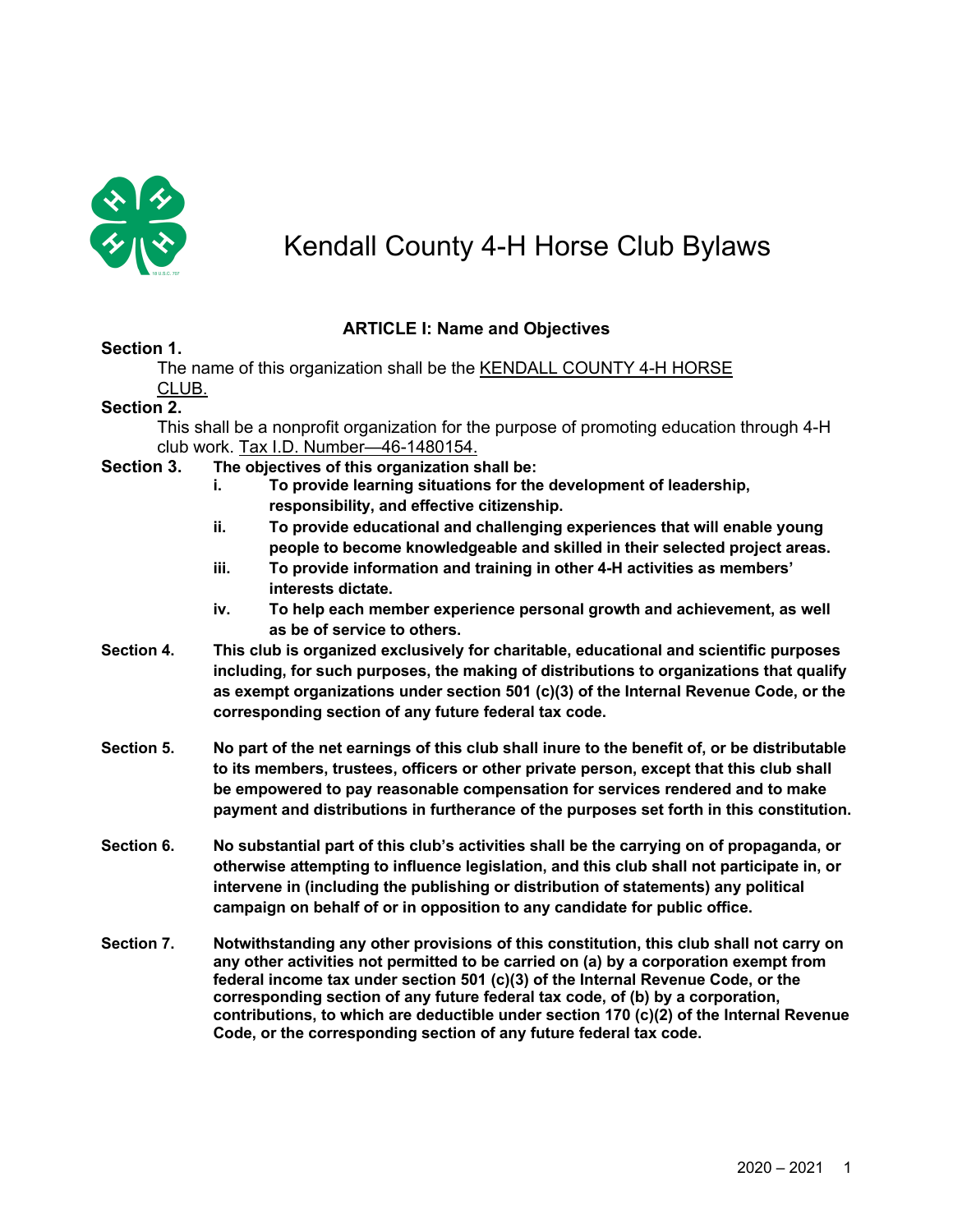### **ARTICLE II: MEMBERSHIP**

- **Section 1. Membership in this organization shall be in compliance with the age and grade requirements as stated in the Texas 4-H Youth Development Program Rules and Guidelines.**
- **Section 2. New members must be enrolled annually through 4-H CONNECT and be approved as an active member. All members must re-enroll annually.**
- **Section 3. All members are required to pay the minimum state – level participation fees of \$20.00 on or before October 31st, or pay \$25.00 on or after November 1st.**
- **Section 4. All members should conduct at least one project, and then complete and turn in a project record form or appropriate paperwork.**

# **ARTICLE II: Membership**

### **Section 1.**

The Kendall County 4-H Horse Club primarily serves persons living in Kendall County and the majority of the membership will come from this county. However, youth residing in neighboring counties may be eligible for membership in the Kendall County 4-H Horse Club provided they apply for across county line membership with the County Extension Agent. Members may only be a 4-H member in one U.S. county during a given 4-H year. Youth may not be a member in two counties or two states simultaneously.

## **Section 2.**

Membership in this organization shall be open to all youth who have reached 8 years of age and are entering the third grade and have not reached their  $19<sup>th</sup>$  birthday before August 31 of the current 4-H year regardless of socioeconomic level, race, color, sex, national origin or disability.

Youth who have not reached 8 years of age and have not entered the third grade before August 31 of the current 4-H year shall be "Clover Kid" members who may participate and compete only in designated countywide activities.

New members must enroll on 4-H Connect and designate the Horse Club and Horse Project.

#### **Section 3.**

Youth members are not required to pay dues, but will be expected to participate in fund raising activities of the club. Fund raising may include a member donation drive. Youth members may be required to pay an annual Arena Fee for arena insurance, maintenance, and other items.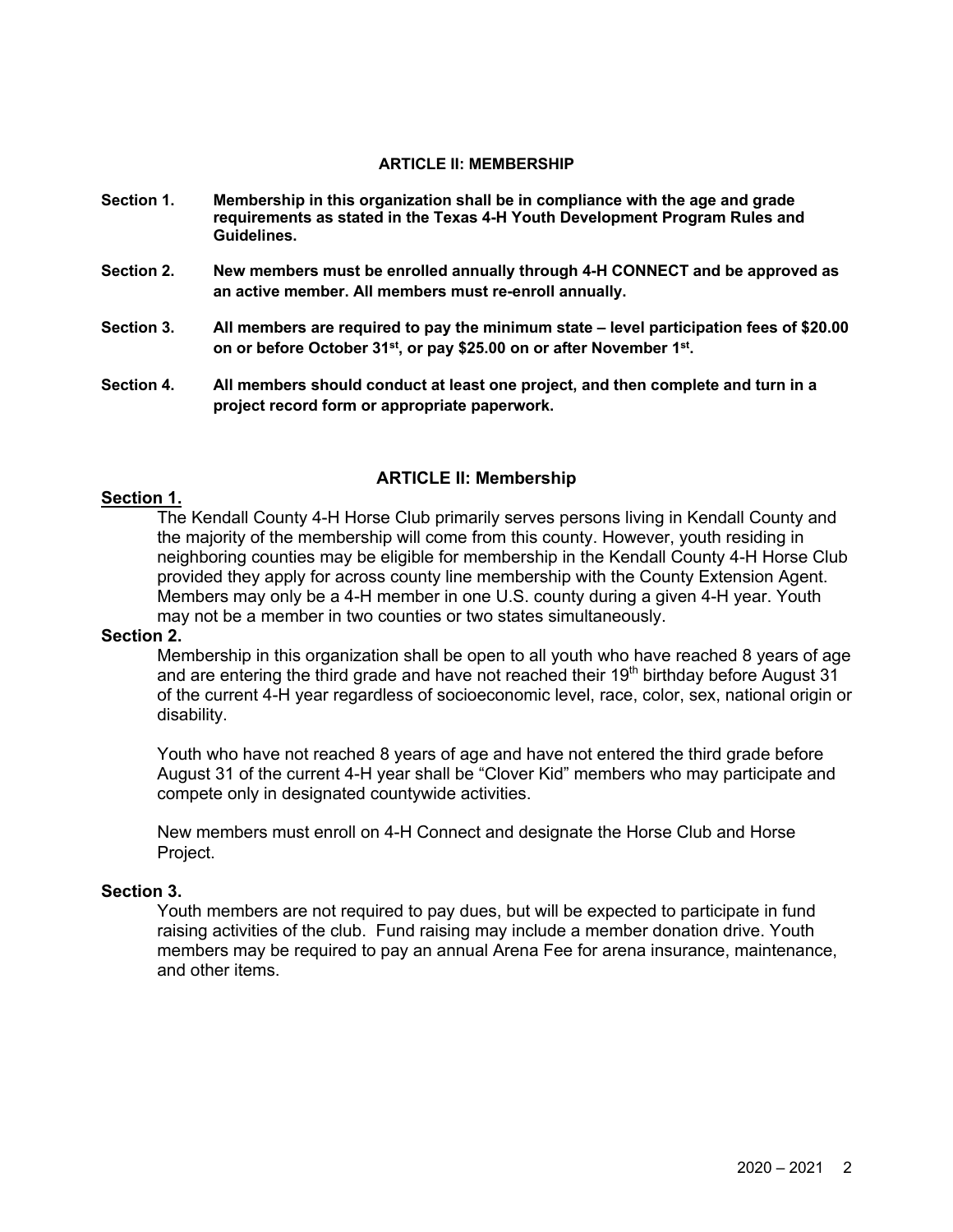# **Section 4.**

Youth Members are encouraged to submit a Recordbook or Project Record Keeping Form each year.

# **ARTICLE Ill: Youth Officers and Elections**

# **Section 1.**

The youth officers of the club shall be a president, vice-president, council delegate, recording secretary, social secretary, treasurer, reporter, and parliamentarian. All members in good standing who are 14 years of age or older (as of August 31 of the year the officer will serve) may serve as an officer.

## **Section 2.**

Officer elections shall be set at a Club meeting in either April or May. Officers shall be either self nominated or nominated by youth members prior to election. All candidates will be required to give a campaign speech to the election vote. Officers shall serve for a term of one year beginning in June, and can serve no more than two consecutive years in the same office. Any person appointed to fill an un-expired term may be eligible for the same office the following year.

# **Section 3.**

The officers of the club shall constitute an executive committee.

# **Section 4.**

Any officer position that becomes vacant shall be filled by a general election of the youth members.

## **Section 5.**

The president, with the approval of the executive committee, may appoint up to four members to official leadership roles as the need arises. Those appointed become members of the executive committee.

## **Section 6.**

Club members 11 – 13 years of age (as of August 31 of the year the officer will serve) may hold junior officer positions, which may parallel the officer positions except for council delegate. The number of junior officers for each year will be decided annually by the Adult Round Table Board of Directors. Candidates for Junior Officer must submit a letter to the Club's Adult Co-Managers (the President and Vice President) stating the desire to serve as well as the qualifications for serving. All candidates will be required to give a campaign speech to the Club at the April meeting. The Club youth members will vote for the slate of candidates as a whole at the May meeting. Junior officers may serve multiple terms.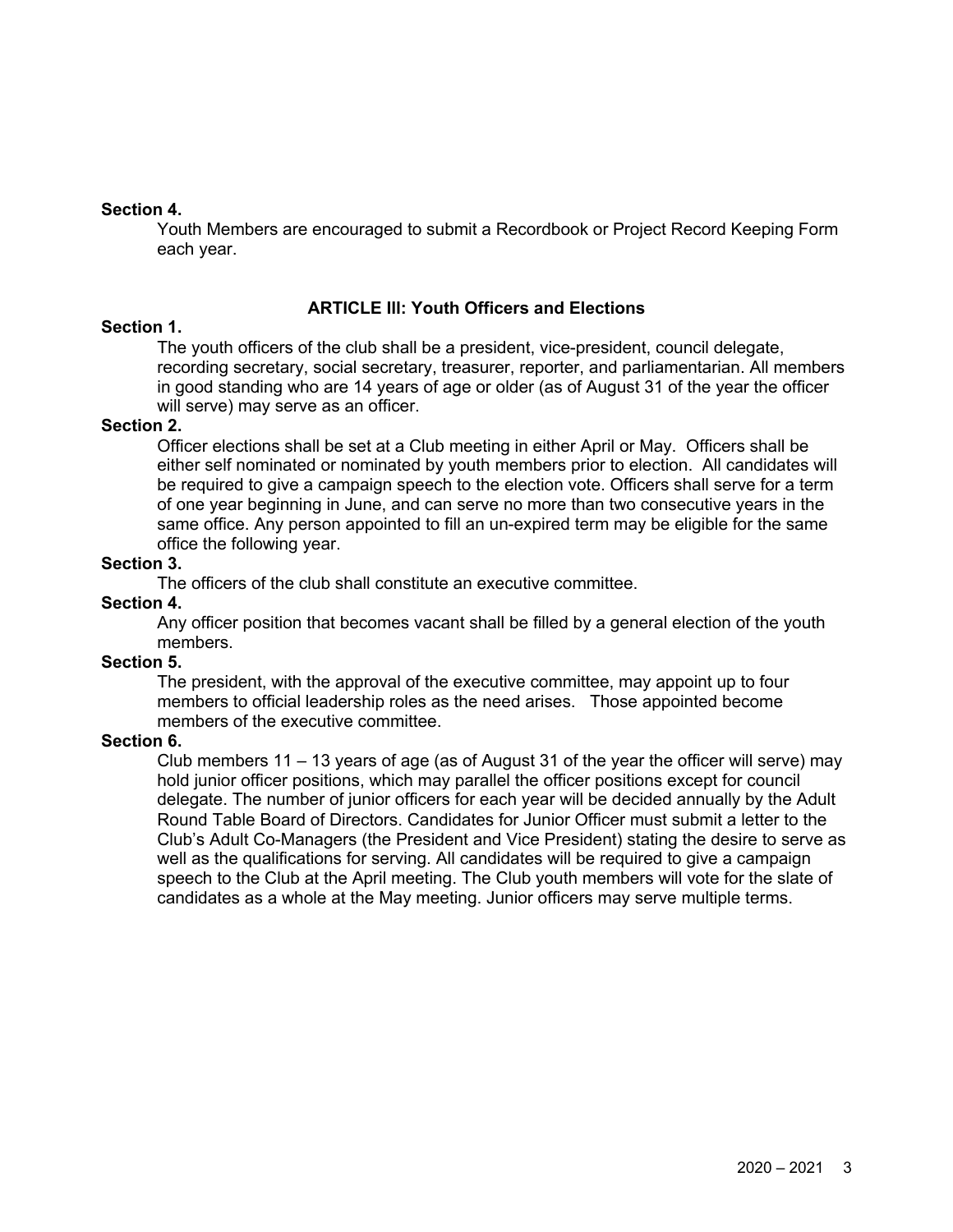# **ARTICLE IV: Duties of Youth Officers**

# **Section 1.**

Duties of the president shall be:

- a) to preside at all meetings of the club, enforce the bylaws and exercise supervision over the affairs of the club.
- b) to appoint standing and special committees.
- c) to serve as delegate of the club to the County 4-H Council.
- d) to help enroll members into the club and be in charge of promotion and recruitment of new members.
- e) to serve as a non-voting delegate to the Round Table Board, under the guidance of a Round Table Board member.

# **Section 2.**

- Duties of the vice-president shall be to:
- a) Assist the president.
- b) Perform the duties of the president in the absence of that officer.
- c) To help plan club meeting educational programs.
- d) to serve as delegate of the club to the County 4-H Council.
- e) to serve as a non-voting delegate to the Round Table Board, under the guidance of a Round Table Board member.

## **Section 3.**

Duties of council delegate(s} shall be to:

- a) Serve as delegate to the County 4-H Council.
- b) Keep the club informed of county 4-H activities and assist in the coordination of local and county activities.
- c) Encourage 4-H members to become involved in county 4-H activities.
- d) Serve as a non-voting delegate to the Round Table Board, under the guidance of a Round Table Board member.

# **Section 4.**

Duties of the recording secretary shall be to:

- a) Keep a full and correct record of all proceedings of the club.
- b) Keep the roll and read the minutes at each meeting.
- c) To serve as a non-voting delegate to the Round Table Board, under the guidance of a Round Table Board member.

# **Section 5.**

Duties of the social secretary shall be to:

- a) Assist with club correspondence.
- b) To serve as a non-voting delegate to the Round Table Board, under the guidance of a Round Table Board member.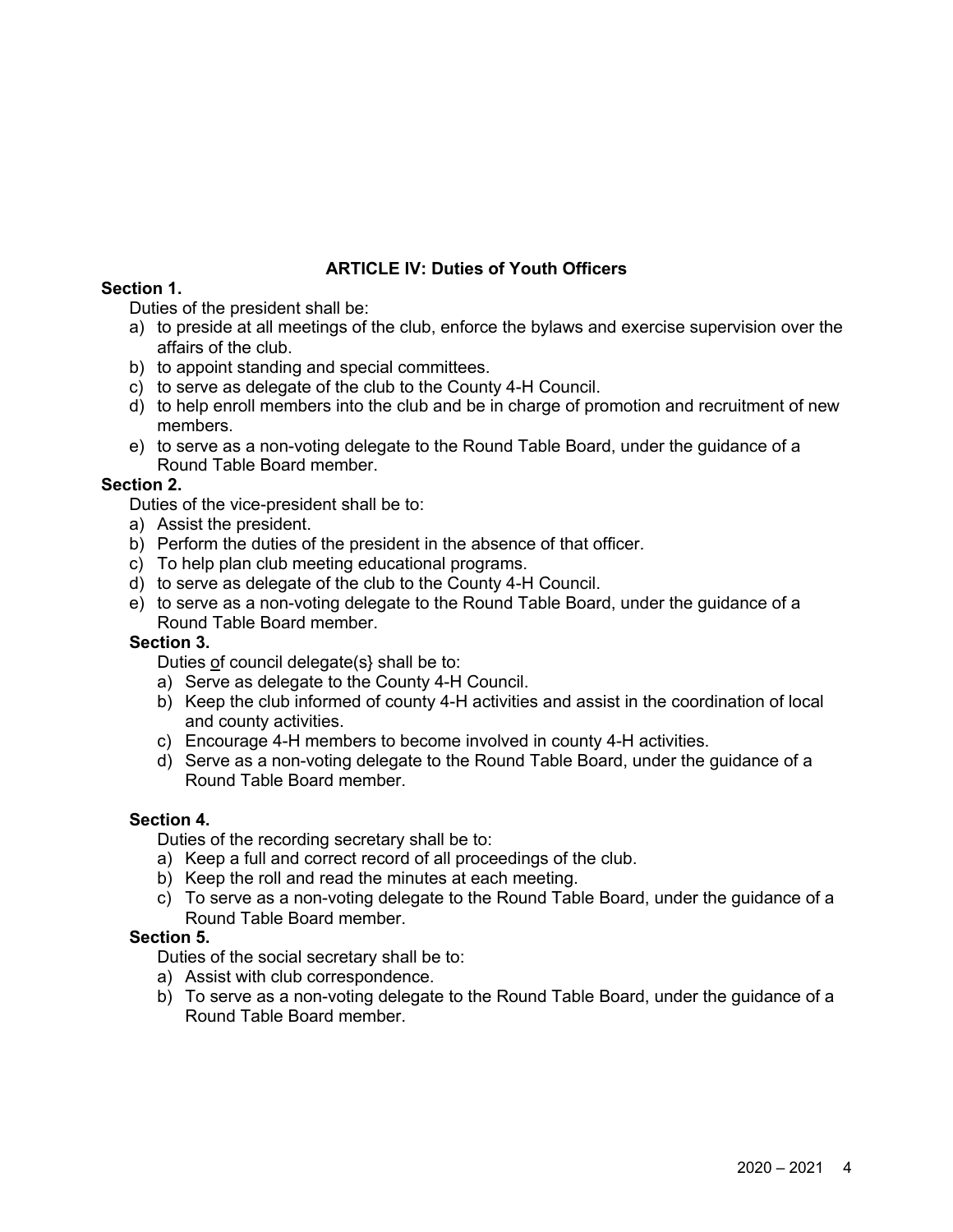# **Section 6.**

Duties of the treasurer shall be to:

- a) Help prepare a budget for approval by the club.
- b) Assist and learn about accurate record keeping of receipt income and expenditures of all funds.
- c) Present a treasurer's report at each meeting.
- d) Serve as a non-voting delegate to the Round Table, Round Table Board, under the guidance of a Round Table Board member.

# **Section 7.**

Duties of the reporter shall be to

- a) Report activities of the club to the news media.
- b) Assist with internal club communications including but not limited to a newsletter, website, and telephone hotline.
- c) Report club activities to the County Extension Agent and/or the county 4-H newsletter.
- d) Serve as a non-voting delegate to the Round Table Board, under the guidance of a Round Table Board member.

# **Section 8.**

Duties of the parliamentarian shall be to:

- a) Provide advice to the presiding officer on parliamentary procedure.
- b) Instruct members in correct parliamentary procedure.
- c) Serve as a non-voting delegate to the Round Table Board, under the guidance of a Round Table Board member..

# **Section 9.**

Duties of junior officers shall be to:

- a) Assist the president and other officers.
- b) Perform the duties of the officers in their absence.
- c) Help plan recreation and refreshments for each club meeting and plan special social events of the club.

# **ARTICLE V: Adult Round Table Board and Duties**

# **Section 1.**

An adult governing entity, called the Round Table Board shall be responsible for the business, legal and fiduciary responsibilities of the club based upon input from the membership. This board will be limited to persons living in Kendall County. However, adults who reside in a neighboring county may serve on this board provided at least one of their children is a member in the Horse Club. The Round Table Board shall comprise: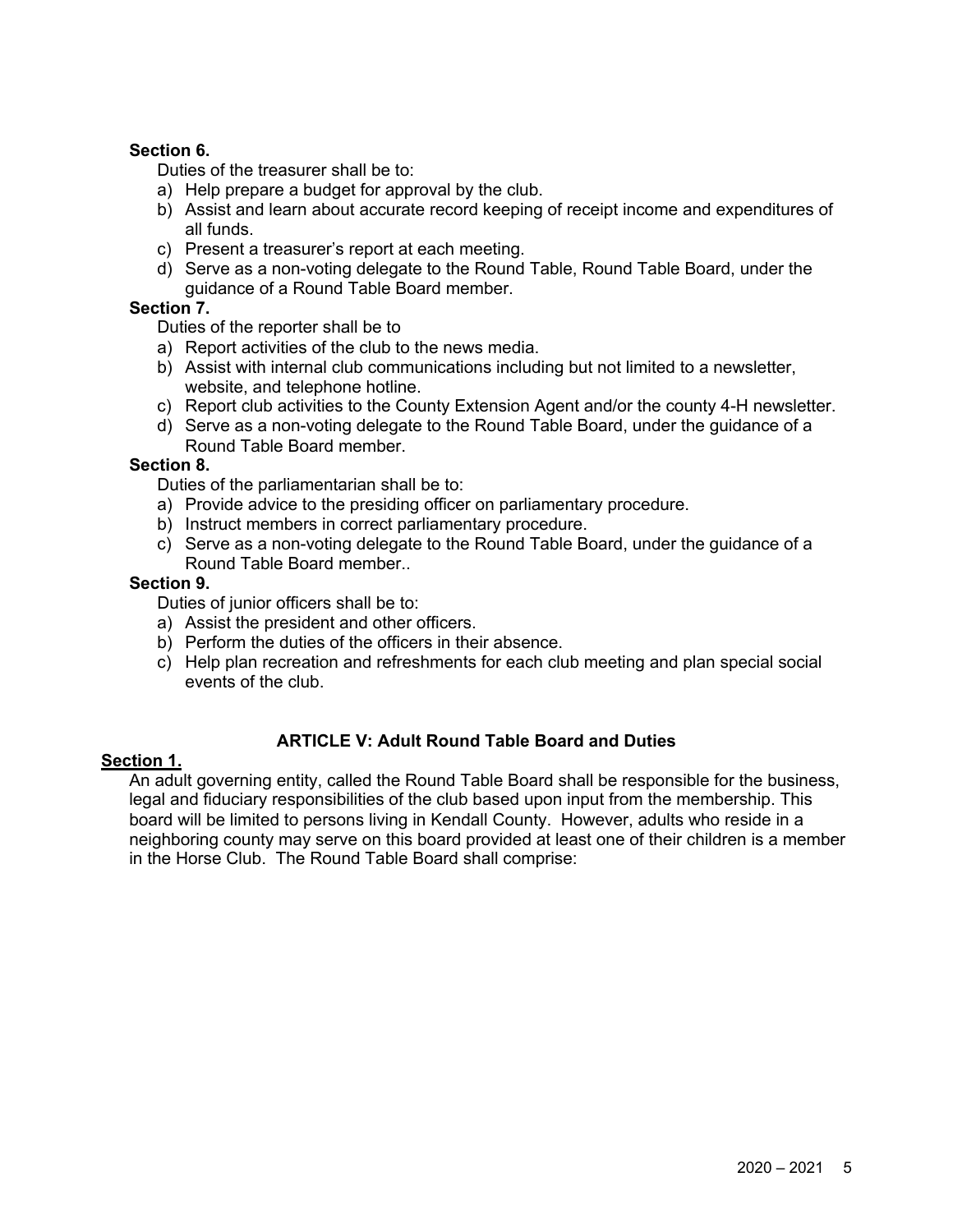- a) President serving for a term of one year beginning in June. The President may serve three consecutive terms and may serve multiple terms on the Round Table Board. The President shall serve as one of two Club Co-Managers who will be responsible for overseeing the day-to-day operations of the club including the delegation and assignment of duties to other board members or adult leaders as needed.
- b) Vice President serving for a term of one year beginning in June. The Vice President may serve three consecutive terms and may serve multiple terms on the Round Table Board. The Vice President shall serve as one of two Club Co-Managers who will be responsible for overseeing the day-to-day operations of the club including the delegation and assignment of duties to other Board members or adult leaders as needed.
- c) Treasurer serving for a term of one year beginning in June. The Treasurer may serve three consecutive terms on the Round Table Board and may serve multiple terms on the Round Table Board.
- d) Secretary serving for a term of one year beginning in June. The Secretary may serve three consecutive terms on the Round Table Board and may serve multiple terms on the Round Table Board.
- e) Other Round Table Board members serving a term of one year beginning in June. The number of Board members will be determined annually by the Board. Board members may serve multiple terms on the Round Table Board.

Adult volunteers shall be eligible for office and must meet the following eligibility requirements:

- a) Enroll annually as an adult volunteer on 4-H Connect
- b) Pass a criminal background check through 4-H Connect annually and pay any fees involved.
- c) Successfully complete as a rider or non-rider the TAMU horsemanship training clinic or other horsemanship and/or horsemanship safety-training program approved by the Club.
- d) Successfully serve as a Committee Chair for one term. Service in other 4-H Clubs may fulfill this requirement.

Eligible Round Table Board members shall be nominated at the Club meeting at the same time as youth officers and elected as a slate at large by members. Those elected board members shall appoint the President, Vice-President, Treasurer and Secretary, which shall comprise the Executive Board.

# **Section 2.**

- Duties of the President and Vice President, the Club Co-Managers shall be to:
- a) Direct the overall program of the club.
- b) Serve as close advisors and leaders along with the club officers and ensure activities are well planned and executed.
- c) Work closely with County Extension Agents and other adult volunteers to coordinate local and county activities.
- d) Provide an agenda with time limits for Round Table Board meetings.
- e) Sign checks.
- f) Potentially serve on the Kendall County Youth Agriculture and Equestrian Center Board.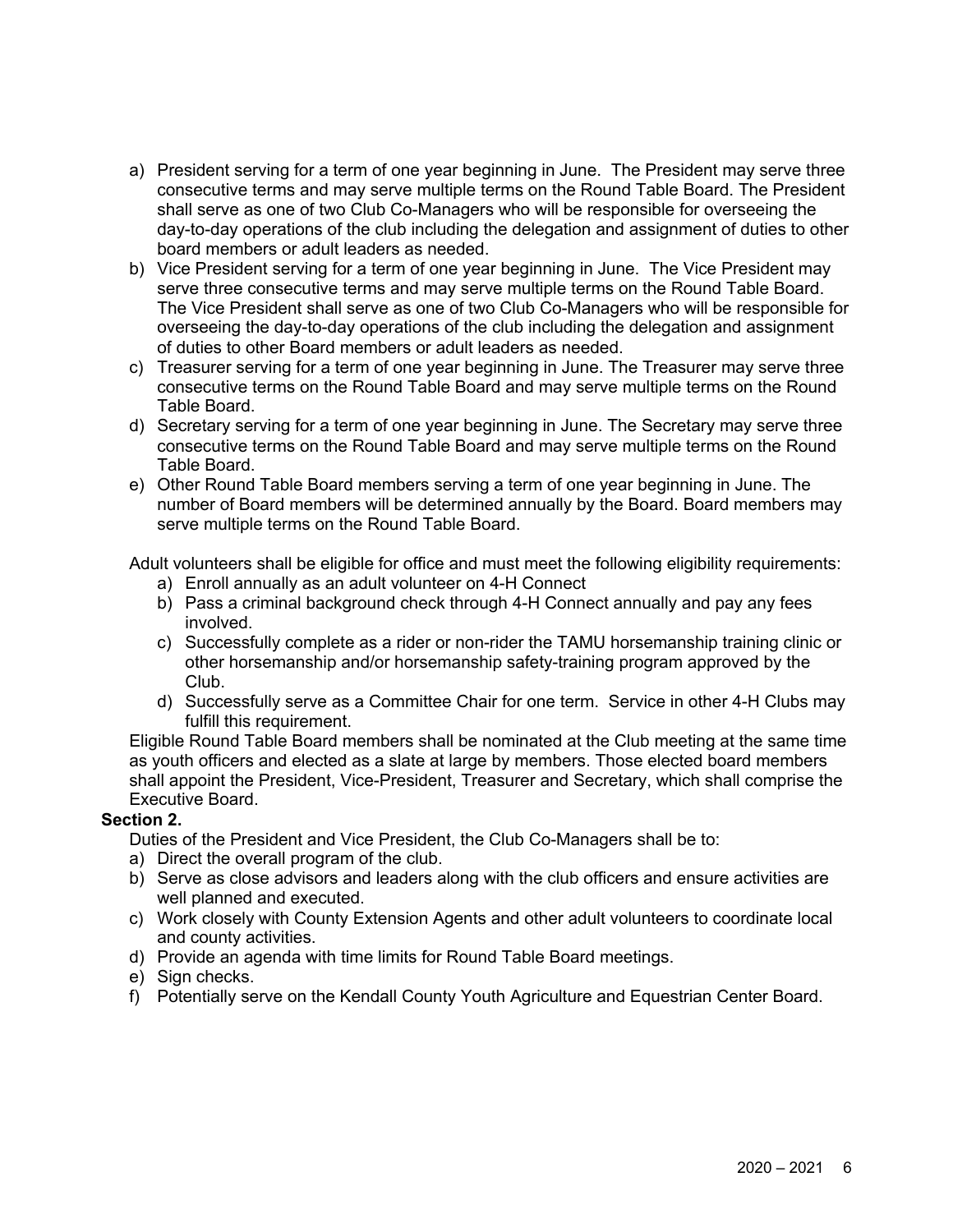# **Section 3.**

Duties of the Treasurer shall be to:

- a) Help prepare a budget for approval by the Round Table Board.
- b) Receive, record, deposit and payout all monies of the Club.
- c) Sign checks.
- d) Potentially serve on the Kendall County Youth Agriculture and Equestrian Center Board.

# **Section 4.**

Duties of the Secretary shall be to:

- a) Keep accurate minutes of Round Table Board meetings.
- b) Distribute copies of minutes to Board members and make copies available to all members.
- c) Keep a list of active members.
- d) Keep a list of all committees of the club.
- e) Carry on all necessary correspondence including writing thank you notes.
- f) Sign checks.
- g) Potentially serve on the Kendall County Youth Agriculture and Equestrian Center Board.

# **Section 5.**

Duties of the Round Table Members shall be to:

- a) Be responsible for planning, directing, and implementing club activities and programs as assigned by the Club Co-Managers.
- b) Work closely with club Co-Managers to coordinate their projects with other club activities.
- c) Work as a mentor with any club officers to assist them with specific projects and activities and help them set and achieve personal goals as related to 4-H ideals and objectives.
- d) Encourage and allow for maximum student leadership opportunities.
- e) Serve as a voting member on the Round Table Board.

f) Potentially serve on the Kendall County Youth Agriculture and Equestrian Center Board.

# **Section 6.**

The Round Table Board may appoint an unlimited number of leaders in specific project or activity areas such as and not limited to finance, membership, program, social, community service, education, internal club communication, horse judging, horse bowl, drill team, rodeo, horse show, grounds, maintenance, concession stand, scholarship, arena director, fund raising, and community relations. Leaders may serve multiple consecutive terms with approval of the Board. Candidates must enroll annually on 4-H Connect and pass an annual criminal background check (candidate shall pay any fees involved). Duties of the Project Leaders shall be to: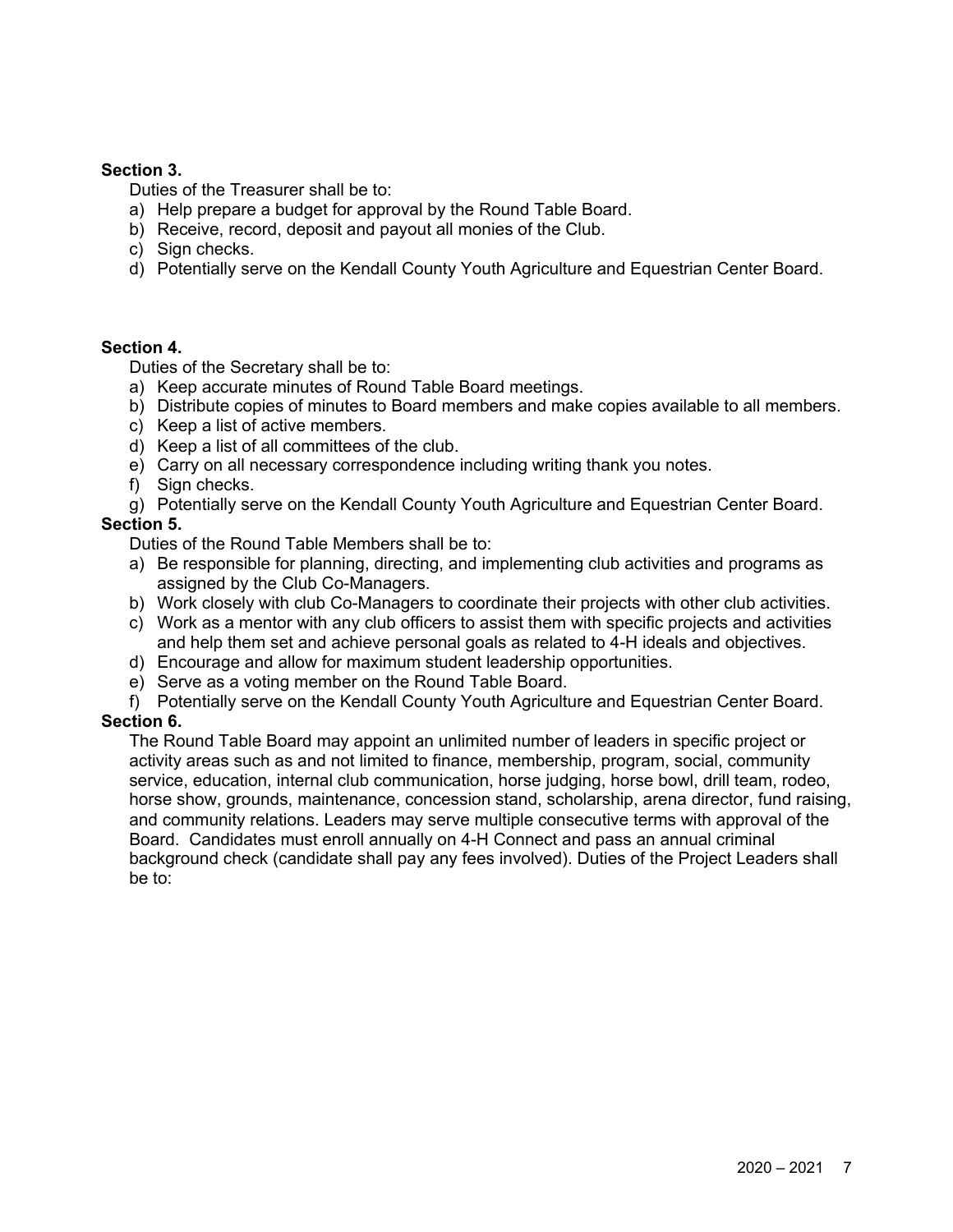- a) Assist in the implementation of activities and programs as assigned by the Club Co-Managers.
- b) Work closely with club Co-Managers to coordinate their projects with other club activities
- c) Work as a mentor with club officers or other club members as designated by the Club Co-Managers or Round Table Board in order to assist these officers and members with specific projects and activities and help them set and achieve personal goals as related to 4-H ideals and objectives.
- d) Encourage and allow for maximum student leadership opportunities.
- e) Provide reports on projects and activities either in writing or in attendance at a Round Table Board meeting as requested by Club Co-Managers or Round Table members.

# **ARTICLE. VI: Apportionment of Decision Making**

# **Section 1.**

Decisions of the Round Table Board shall include:

- a) Maintenance and improvement of horse club property (including, but not limited to the grounds, arenas, stalls, tractors, and other equipment.
- b) Use of all facilities and the setting of fees, scheduling and rules.
- c) Expenditures for fund raising.
- d) Securing funding, including financing, for capital improvements.
- e) Appointment of committees.
- f) Expenditures for educational events.
- g) Determining educational event dates pending the approval from the membership.
- h) Determining fund raising events and their dates.
- i) In conjunction with AgriLife Extension agents, expulsion of club officers due to unbecoming conduct.
- j) In conjunction with AgriLife Extension agents, expulsion of Round Table Board members due to unbecoming conduct or failure to fulfill duties and obligations as a board member.

## **Section 2.**

- a) An annual meeting in August for all board members will require attendance. At least 30 days notice of the meeting date shall be provided to members.
- b) A simple majority shall constitute a quorum of the Round Table Board. Voting shall be decided by simple majority.
- c) When needed, voting may be done by email and/or mailed correspondence including all board members.

## **Section 3.**

Decisions of the youth club members shall be limited to

- a) Approval of educational event dates
- b) Approval of social activities and dates
- c) Election of youth club officers
- d) Election of Round Table Directors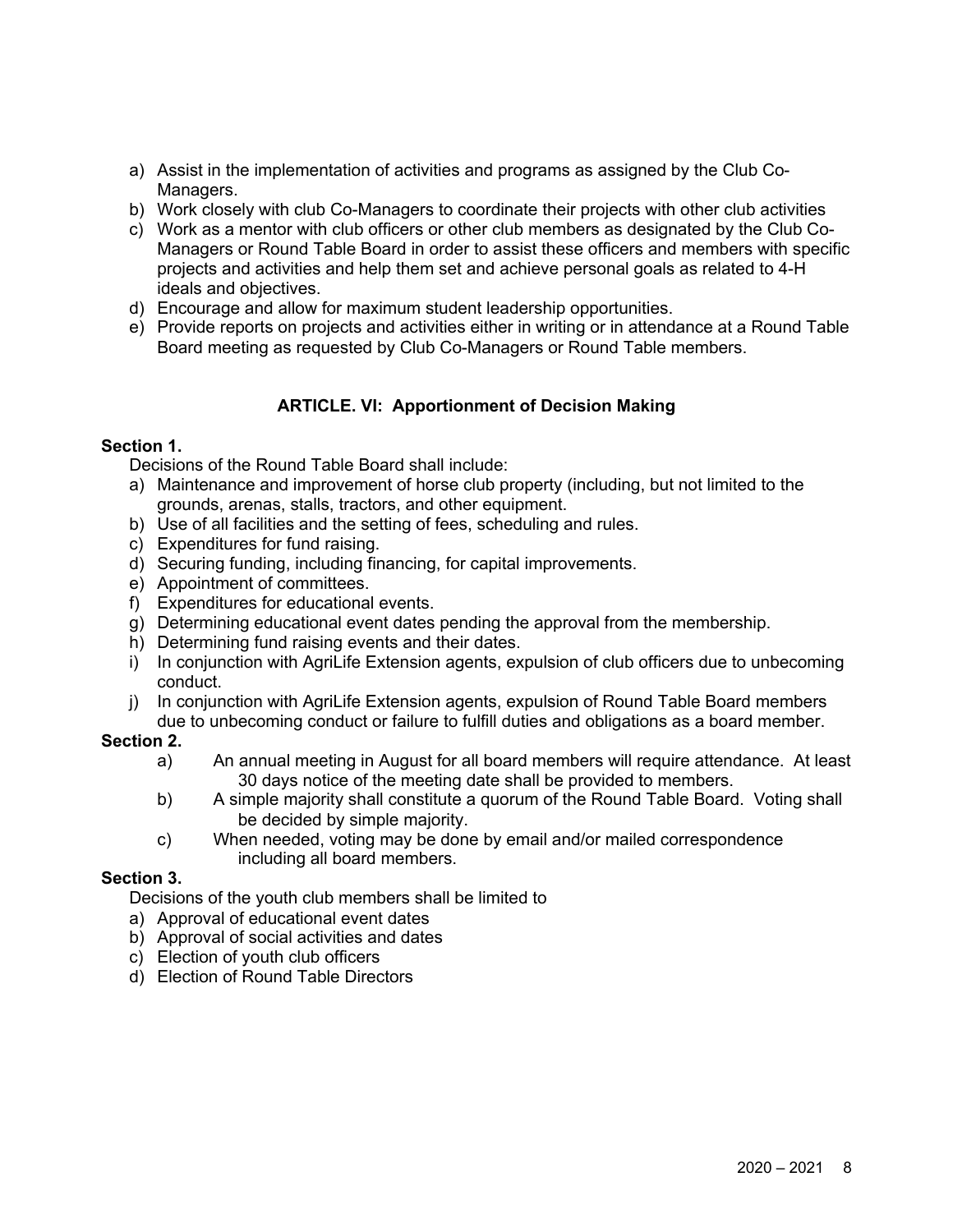## **Section 4.**

Decisions of the County Extension Agent-Agriculture or Family and Consumer Sciences shall be limited to:

- a) Interpretation of official 4-H rules and regulations, including but not limited to national, state, district, and county rules and regulations.
- b) Determination of club member eligibility as a 4-H club member and for extracurricular activities.
- c) Recommendation of expulsion of Round Table Board members due to unbecoming or unethical conduct

## **Section 5.**

Decisions of the Round Table are final, except where law prohibits the same or such decision is in conflict with official 4-H rules and regulations.

### **Section 6.**

Decisions of the Round Table and members cannot be retroactive.

### **ARTICLE VIII: PROCEDURE**

- **Section 1. Robert's Rules of Order, Revised shall be the accepted authority in all matters pertaining to parliamentary procedure that are not specifically covered in the club's bylaws.**
- **Section 2. The order of business for regular meeting is:**
	- **Call to order**
	- **Inspirational**
	- **Roll call**
	- **Reception for new members and recognition of quests**
	- **Reading and approval of minutes**
	- **Reports – officers, committees, project groups, special activities, leaders**
	- **Unfinished business**
	- **New business**
	- **Program**
	- **Adjournment**
	- **Closing**
	- **Recreation**

**This order of business may be altered for the convenience of a speaker giving the program.**